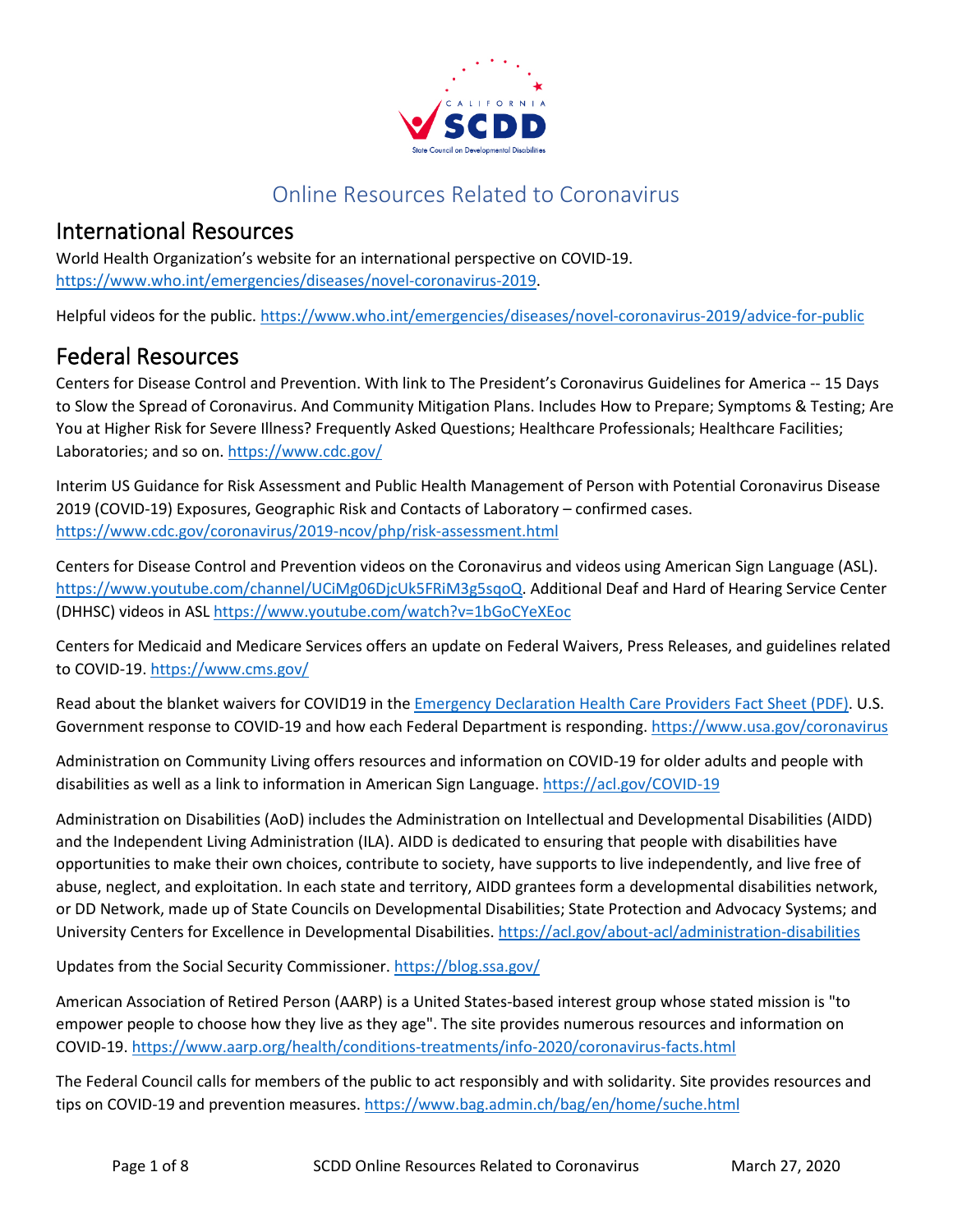A public service of the U.S. Administration on Aging connecting people to services for older adults and their families. The site provides information and resources on COVID-19.<https://eldercare.acl.gov/Public/Index.aspx>

Federal Consumer Trade Commission shares information to recognize and report fraud. <https://www.consumer.ftc.gov/articles/0060-10-things-you-can-do-avoid-fraud>

Centers for Medicaid Services response to COVID-19. [https://www.cms.gov/files/document/covid19-emergency](https://www.cms.gov/files/document/covid19-emergency-declaration-health-care-providers-fact-sheet.pdf)[declaration-health-care-providers-fact-sheet.pdf](https://www.cms.gov/files/document/covid19-emergency-declaration-health-care-providers-fact-sheet.pdf)

American Network of Community Options and Resources (ANCOR) offers a variety of COVID-19 resources. <https://www.ancor.org/covid-19>

### California Resources

California Department of Public Health main website (English and Spanish) issues daily updates and links to vital information. Includes daily updates on California Covid-19 statistic and guidance documents for providers. <https://www.cdph.ca.gov/Programs/CID/DCDC/Pages/Immunization/ncov2019.aspx>

California Department of Public Health Guidance Documents: Coronavirus Disease 2019. <https://www.cdph.ca.gov/Programs/CID/DCDC/Pages/Guidance.aspx>

Information for licensed programs and residences about what to do if someone has symptoms, also links to local numbers to call[. https://www.cdss.ca.gov/Portals/9/CCLD/PINs/2020/ASC/PIN%2020-04-](https://www.cdss.ca.gov/Portals/9/CCLD/PINs/2020/ASC/PIN%2020-04-ASC_Coronavirus_ASCFacilities.pdf) [ASC\\_Coronavirus\\_ASCFacilities.pdf](https://www.cdss.ca.gov/Portals/9/CCLD/PINs/2020/ASC/PIN%2020-04-ASC_Coronavirus_ASCFacilities.pdf)

CDSS has set up a webpage with all the COVID-19 guidance for the programs administered by the California Department of Social Services (CDSS) department[. https://cdss.ca.gov/#covid19](https://cdss.ca.gov/#covid19) 

Governor's website established with basic COVID-19 information, and links to information on Education, Employment and Taxes, healthcare, Recommendations on public Places, and Local Information.<https://covid19.ca.gov/>

Community Care Licensing[. https://www.cdss.ca.gov/inforesources/community-care-licensing](https://www.cdss.ca.gov/inforesources/community-care-licensing)

California Department of Public Health Guidance for the Prevention of COVID-19 Transmission for Gatherings, March 16, 2020[. https://www.cdph.ca.gov/Programs/CID/DCDC/CDPH%20Document%20Library/COVID-19/cdph-guidance](https://www.cdph.ca.gov/Programs/CID/DCDC/CDPH%20Document%20Library/COVID-19/cdph-guidance-gatherings-covid19-transmission-prevention-03-16-2020.pdf)[gatherings-covid19-transmission-prevention-03-16-2020.pdf](https://www.cdph.ca.gov/Programs/CID/DCDC/CDPH%20Document%20Library/COVID-19/cdph-guidance-gatherings-covid19-transmission-prevention-03-16-2020.pdf)

The Department of Developmental Services official website with updates on the Coronavirus and Resources, State Updates including Governor Executive Orders; Department Directives; Additional Resources for Providers; General Information (including Frequently Asked Questions).<https://www.dds.ca.gov/corona-virus-information-and-resources/>

Department of Developmental Services Guidance for Regional Center Monitoring Staff, March 18, 2020. [https://www.dds.ca.gov/wp-content/uploads/2020/03/DDSDirective\\_RC\\_Monitoring\\_03182020.pdf](https://www.dds.ca.gov/wp-content/uploads/2020/03/DDSDirective_RC_Monitoring_03182020.pdf)

California Department of Education Guidance for K-12 Schools. Link to Questions and Answers on Providing Services to Children with Disabilities During the Coronavirus Disease 2019 Outbreak, March 14, 2020. <https://www.cde.ca.gov/ls/he/hn/coronavirus.asp>

Office of the Governor Gavin Newsom official website.<https://www.gov.ca.gov/>

A centralized website linking to local 2-1-1 resources by county for questions on a variety of topics in your region. <https://www.211ca.org/>

Department of Rehabilitation questions and answers page on Coronavirus and services and supports. <https://www.dor.ca.gov/Home/COVID19FAQ>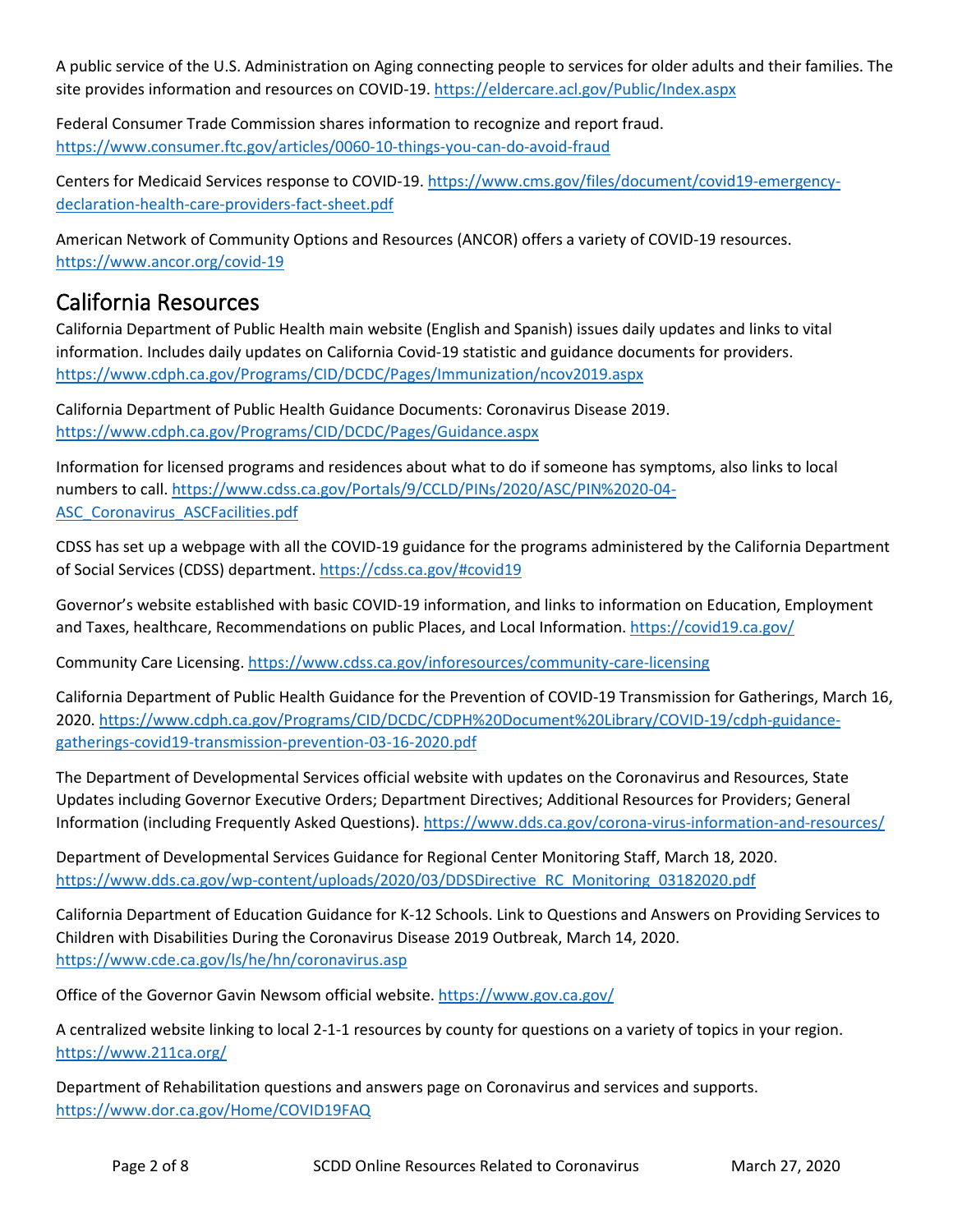Employment Development Department updates on the Coronavirus and unemployment benefits. [https://www.edd.ca.gov/about\\_edd/coronavirus-2019.htm](https://www.edd.ca.gov/about_edd/coronavirus-2019.htm)

Labor& Work Force Development Agency, Guidance for Employers and Workers. <https://www.labor.ca.gov/coronavirus2019/>

State of California Department of Justice, to report price-gouging. 800-952-5225; or tell your local law enforcement. <https://oag.ca.gov/contact/consumer-complaint-against-business-or-company>

You can contact your local Health Department at a number listed next to your county on this link. <https://www.cdph.ca.gov/Programs/CID/DCDC/Pages/Immunization/Local-Health-Department.aspx>

The Association of Regional Center Agencies has a link to locate your nearest Regional Center. [http://www.arcanet.org/services-and-supports-2/regional-centers-map/.](http://www.arcanet.org/services-and-supports-2/regional-centers-map/) Call or email your Service Coordinator with questions. They may be working remotely, so email may be the best means of communication. If you cannot reach your Service Coordinator, check their website for a Coronavirus Hotline number or a way to reach a supervisor.

California Department of Aging offers general information and guidance for providers and for older adults and people with disabilities.<https://www.aging.ca.gov/>

California Office of Emergency Services, also serving individuals with Access and Functional Needs (AFN). <https://www.caloes.ca.gov/>

List of County Public Authorities-Numbers by county.<https://capaihss.org/contact-us/contact-ihss-in-your-county/>

Guidance for Immigrant Communities. [https://www.cdph.ca.gov/Programs/CID/DCDC/Pages/Immigrant-Communities-](https://www.cdph.ca.gov/Programs/CID/DCDC/Pages/Immigrant-Communities-Guidance.aspx)[Guidance.aspx](https://www.cdph.ca.gov/Programs/CID/DCDC/Pages/Immigrant-Communities-Guidance.aspx)

Employment Accommodation & Leave: What to Know About the ADA, Rehabilitation Act, and COVID-19**.** [https://www.eeoc.gov/eeoc/newsroom/wysk/wysk\\_ada\\_rehabilitaion\\_act\\_coronavirus.cfm](https://www.eeoc.gov/eeoc/newsroom/wysk/wysk_ada_rehabilitaion_act_coronavirus.cfm)

State Council on Developmental Disabilities offer Plain Language, English and Spanish information on COVID-19. Reach out to your local Regional Office via email or phone with issues you are experiencing or seeing in your community. [https://scdd.ca.gov/.](https://scdd.ca.gov/)

## Health and Mental Health Information

State Council on Developmental Disabilities offers Plain Language Resources for prevention of COVID-19 and Question & Answer resources.<https://scdd.ca.gov/>

Video to Prevent the Spread of COVID: 5 Things to know about properly washing your hands. <https://www.youtube.com/watch?v=XnJ1wvlIcbs&feature=youtu.be>

Coronavirus information in many languages. [https://en.hesperian.org/hhg/Coronavirus.](https://en.hesperian.org/hhg/Coronavirus) Resources to help children cope with emergencies[. https://www.cdc.gov/childrenindisasters/helping-children](https://www.cdc.gov/childrenindisasters/helping-children-cope.html)[cope.html.](https://www.cdc.gov/childrenindisasters/helping-children-cope.html)

Information and resources in Spanish. [https://docs.google.com/document/d/1E0M9FfcQu40DMzVjRzl5eUVt\\_UKwVz94H5ApV\\_tZEh8/edit](https://docs.google.com/document/d/1E0M9FfcQu40DMzVjRzl5eUVt_UKwVz94H5ApV_tZEh8/edit)

Articles and resources about the Coronavirus[. https://coronavirusnetwork.org/resources/](https://coronavirusnetwork.org/resources/)

National Public Radio offers a guide on how to prepare your home for COVID-19. [https://www.npr.org/sections/goatsandsoda/2020/02/26/809650625/a-guide-how-to-prepare-your-home-for](https://www.npr.org/sections/goatsandsoda/2020/02/26/809650625/a-guide-how-to-prepare-your-home-for-coronavirus)[coronavirus](https://www.npr.org/sections/goatsandsoda/2020/02/26/809650625/a-guide-how-to-prepare-your-home-for-coronavirus)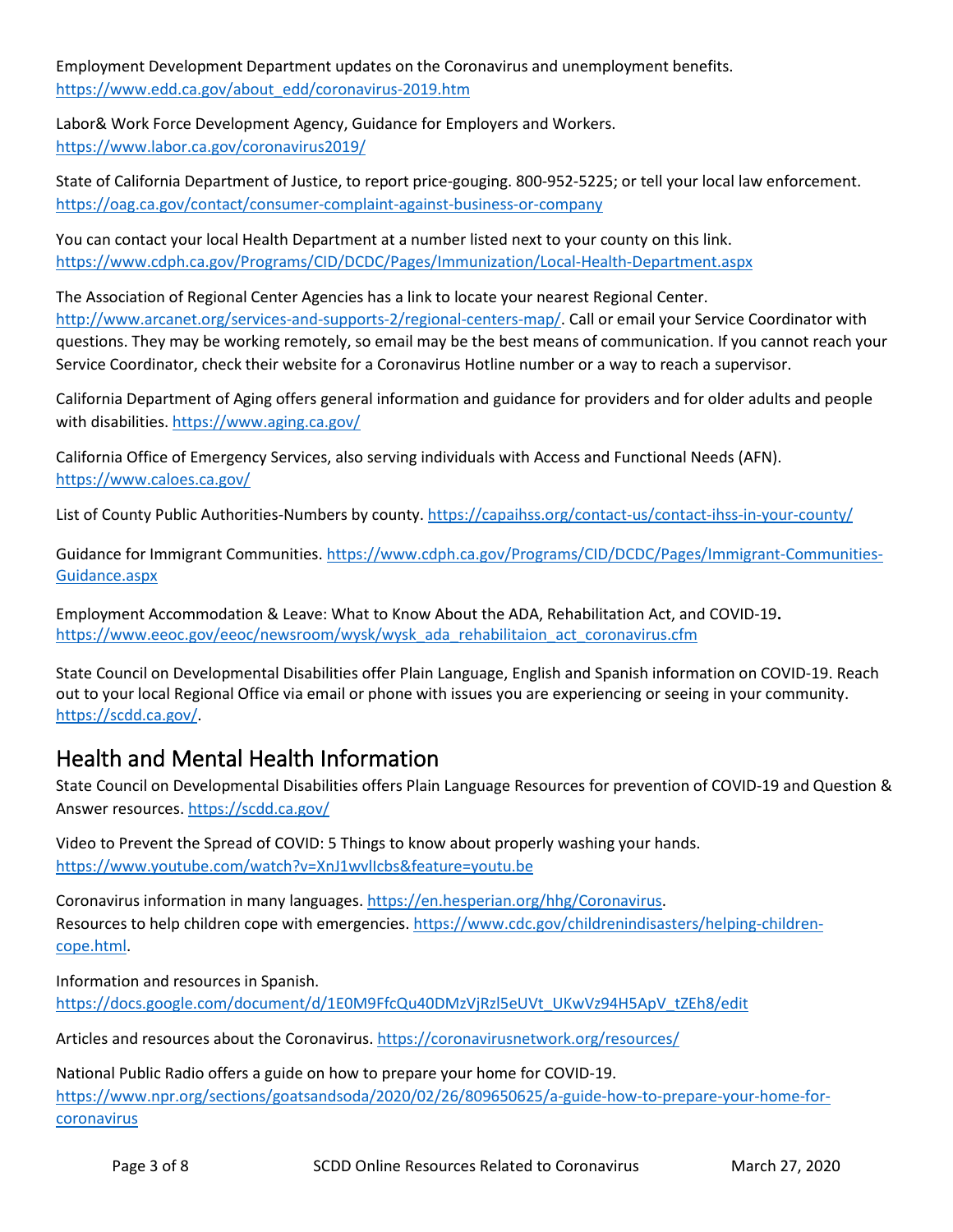National Health Law Program (NHeLP). A range of resources, including information about various government policies, including Medicaid and the Children's Health Insurance Program[. https://healthlaw.org/coronavirus](https://healthlaw.org/coronavirus-resources/?utm_source=newsletter&utm_medium=email&utm_content=Coronavirus%20Resources%20for%20Advocates&utm_campaign=2020.03.19_CSHCN_Network_Newsletter)[resources/?utm\\_source=newsletter&utm\\_medium=email&utm\\_content=Coronavirus%20Resources%20for%20Advocat](https://healthlaw.org/coronavirus-resources/?utm_source=newsletter&utm_medium=email&utm_content=Coronavirus%20Resources%20for%20Advocates&utm_campaign=2020.03.19_CSHCN_Network_Newsletter) [es&utm\\_campaign=2020.03.19\\_CSHCN\\_Network\\_Newsletter](https://healthlaw.org/coronavirus-resources/?utm_source=newsletter&utm_medium=email&utm_content=Coronavirus%20Resources%20for%20Advocates&utm_campaign=2020.03.19_CSHCN_Network_Newsletter)

National Health Law Program (NHeLP). Information about rules that apply under various programs, including Medicaid and private health plans. [Ensuring People Have Access to Prescription Drugs During the COVID-19 Pandemic](https://urldefense.com/v3/__https:/t.e2ma.net/click/l1wr3d/l9ii1cc/pwv2c9__;!!GYLAgPY1nfYXW-ZqwnM!b1Jx88Ih5-Pqg8mxvQHibqaihoqmD6qLOECieOCD__82CZh_eh1FONhBsddxVV6Ci2a9un4$)

Coronavirus COVID-19 Global Cases by the Center for Systems Science and Engineering (CSSE) at Johns Hopkins University (JHU).

<https://gisanddata.maps.arcgis.com/apps/opsdashboard/index.html#/bda7594740fd40299423467b48e9ecf6>

Next for Autism offers Tips for Supporting Employees with Autism & Other Disabilities During Stressful Times and Staying Positive: Some Helpful Tips.<https://www.nextforautism.org/news-2/>

Special Olympics guide to achieving fitness and your personal best with physical activity, nutrition, and hydration. <http://media.specialolympics.org/resources/sports-essentials/fit-5/Fit-5-Guide.pdf>

The Autism Educator pictorial guide to COVID-19[. https://www.ppmd.org/wp-content/uploads/2020/03/The-Corona-](https://www.ppmd.org/wp-content/uploads/2020/03/The-Corona-Virus-Free-Printable-Updated-2-The-Autism-Educator-.pdf)[Virus-Free-Printable-Updated-2-The-Autism-Educator-.pdf](https://www.ppmd.org/wp-content/uploads/2020/03/The-Corona-Virus-Free-Printable-Updated-2-The-Autism-Educator-.pdf)

Center for Disease Control and Prevention's Information about managing anxiety and stress. <https://www.cdc.gov/coronavirus/2019-ncov/prepare/managing-stress-anxiety.html>

National Alliance on Mentally Illness resources. [https://www.nami.org/About-NAMI/NAMI-News/2020/NAMI-Updates](https://www.nami.org/About-NAMI/NAMI-News/2020/NAMI-Updates-on-the-Coronavirus)[on-the-Coronavirus](https://www.nami.org/About-NAMI/NAMI-News/2020/NAMI-Updates-on-the-Coronavirus)

#### Advocacy Resources

Family Resource Network Center of California offers a resource page.<http://www.frcnca.org/>

Family Voices of California offers advice about what families of children with special health care needs can do, and links to reliable resources[. http://www.familyvoicesofca.org/](http://www.familyvoicesofca.org/)

Disability Voices United offers information and trainings to parents statewide[. http://www.disabilityvoicesunited.org/cv](http://www.disabilityvoicesunited.org/cv)

Disability Rights California has a dedicated COVID-19 page and the ability to take intake through our website [www.disabilityrightsca.org](http://www.disabilityrightsca.org/) and you can click on the box that says "short term assistance request form" if you are having a problem and would like us to help you. [https://www.disabilityrightsca.org/post/announcement-coronavirus-and-how](https://www.disabilityrightsca.org/post/announcement-coronavirus-and-how-disability-rights-california-can-help-you)[disability-rights-california-can-help-you](https://www.disabilityrightsca.org/post/announcement-coronavirus-and-how-disability-rights-california-can-help-you)

Down Syndrome Information Alliance offers health and e-learning resources. [http://downsyndromeinfo.org/covid-19](http://downsyndromeinfo.org/covid-19-resources/) [resources/](http://downsyndromeinfo.org/covid-19-resources/)

National Down Syndrome Conference (NDSC) has gathered and vetted many sources and resources to help families, and the professionals who serve them, as we all work to flatten the curve. [https://www.ndsccenter.org/programs](https://www.ndsccenter.org/programs-resources/covid-19-resources/?blm_aid=12026880)[resources/covid-19-resources/?blm\\_aid=12026880](https://www.ndsccenter.org/programs-resources/covid-19-resources/?blm_aid=12026880)

Autism Speaks information and resources regarding COVID-19. [https://www.autismspeaks.org/covid-19-information](https://www.autismspeaks.org/covid-19-information-and-resources)[and-resources](https://www.autismspeaks.org/covid-19-information-and-resources)

Linguabee offers Video Remote Interpreting, ASL videos, and COVID-19 Resources[. https://www.linguabee.com/](https://www.linguabee.com/)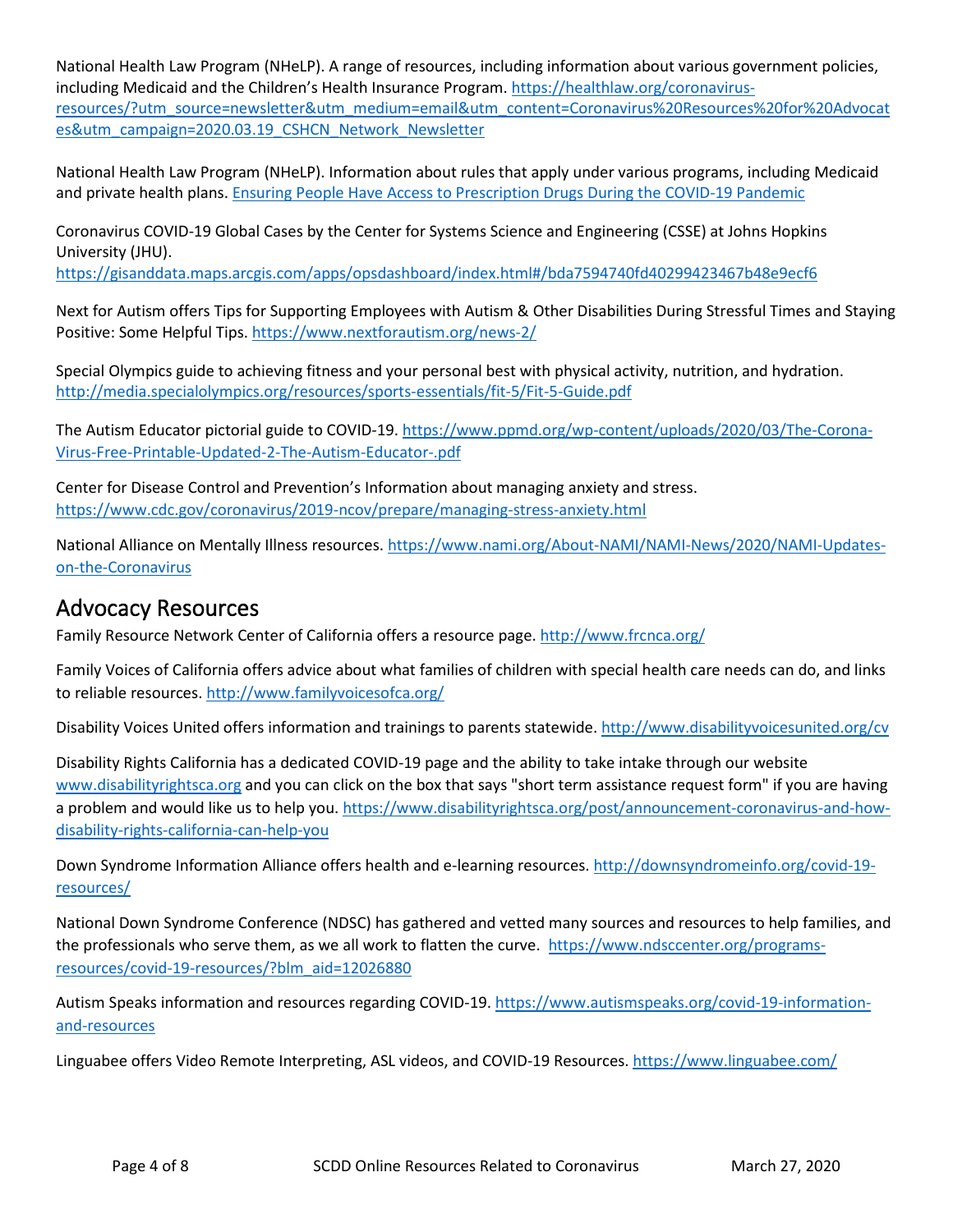# Educational Resources

Note: There are hundreds of free educational websites for all ages, abilities, and interests. We have selected just a few.

California Department of Education guidance[. https://www.cde.ca.gov/ls/he/hn/guidance.asp](https://www.cde.ca.gov/ls/he/hn/guidance.asp)

U.S. Department of Education's Individuals with Disabilities Education Act (IDEA) website, brings together IDEA information & resources from the Department & our grantees. Includes information on COVID-19 and provides many resources about prevention and tips.<https://sites.ed.gov/idea/>

Individuals with Disabilities Education Act (IDEA) offers information about special education. [https://sites.ed.gov/idea/idea-files/q-and-a-providing-services-to-children-with-disabilities-during-the-coronavirus](https://sites.ed.gov/idea/idea-files/q-and-a-providing-services-to-children-with-disabilities-during-the-coronavirus-disease-2019-outbreak/?utm_source=newsletter&utm_medium=email&utm_content=Questions%20and%20Answers%20on%20Providing%20Services%20to%20Children%20with%20Disabilities%20During%20the%20Coronavirus%20Disease%202019%20Outbreak%20%28March%202020%29&utm_campaign=2020.03.19_CSHCN_Network_Newsletter)[disease-2019-](https://sites.ed.gov/idea/idea-files/q-and-a-providing-services-to-children-with-disabilities-during-the-coronavirus-disease-2019-outbreak/?utm_source=newsletter&utm_medium=email&utm_content=Questions%20and%20Answers%20on%20Providing%20Services%20to%20Children%20with%20Disabilities%20During%20the%20Coronavirus%20Disease%202019%20Outbreak%20%28March%202020%29&utm_campaign=2020.03.19_CSHCN_Network_Newsletter)

[outbreak/?utm\\_source=newsletter&utm\\_medium=email&utm\\_content=Questions%20and%20Answers%20on%20Provi](https://sites.ed.gov/idea/idea-files/q-and-a-providing-services-to-children-with-disabilities-during-the-coronavirus-disease-2019-outbreak/?utm_source=newsletter&utm_medium=email&utm_content=Questions%20and%20Answers%20on%20Providing%20Services%20to%20Children%20with%20Disabilities%20During%20the%20Coronavirus%20Disease%202019%20Outbreak%20%28March%202020%29&utm_campaign=2020.03.19_CSHCN_Network_Newsletter) [ding%20Services%20to%20Children%20with%20Disabilities%20During%20the%20Coronavirus%20Disease%202019%20](https://sites.ed.gov/idea/idea-files/q-and-a-providing-services-to-children-with-disabilities-during-the-coronavirus-disease-2019-outbreak/?utm_source=newsletter&utm_medium=email&utm_content=Questions%20and%20Answers%20on%20Providing%20Services%20to%20Children%20with%20Disabilities%20During%20the%20Coronavirus%20Disease%202019%20Outbreak%20%28March%202020%29&utm_campaign=2020.03.19_CSHCN_Network_Newsletter) [Outbreak%20%28March%202020%29&utm\\_campaign=2020.03.19\\_CSHCN\\_Network\\_Newsletter](https://sites.ed.gov/idea/idea-files/q-and-a-providing-services-to-children-with-disabilities-during-the-coronavirus-disease-2019-outbreak/?utm_source=newsletter&utm_medium=email&utm_content=Questions%20and%20Answers%20on%20Providing%20Services%20to%20Children%20with%20Disabilities%20During%20the%20Coronavirus%20Disease%202019%20Outbreak%20%28March%202020%29&utm_campaign=2020.03.19_CSHCN_Network_Newsletter)

COPAA Statement on Student Rights Under IDEA During the COVID-19 Outbreak.

[https://www.copaa.org/news/493349/COPAA-Statement-on-student-rights-under-IDEA-during-the-covid-19](https://www.copaa.org/news/493349/COPAA-Statement-on-student-rights-under-IDEA-during-the-covid-19-outbreak.htm) [outbreak.htm](https://www.copaa.org/news/493349/COPAA-Statement-on-student-rights-under-IDEA-during-the-covid-19-outbreak.htm) 

Common Sense.org offers free tips and tools to support school closures and transitions to online and at-home learning. It includes Help Your Family Destress; Movement Apps, Games, and Websites; and Apps to help with mental health. And Spanish language resources for Latin families[. https://www.commonsensemedia.org/resources-for-families-during-the](https://www.commonsensemedia.org/resources-for-families-during-the-coronavirus-pandemic?j=7704934&sfmc_sub=171716627&l=2048712_HTML&u=143543079&mid=6409703&jb=1771&utm_source=covid19_landingpages_jim&utm_medium=email)[coronavirus-](https://www.commonsensemedia.org/resources-for-families-during-the-coronavirus-pandemic?j=7704934&sfmc_sub=171716627&l=2048712_HTML&u=143543079&mid=6409703&jb=1771&utm_source=covid19_landingpages_jim&utm_medium=email)

[pandemic?j=7704934&sfmc\\_sub=171716627&l=2048712\\_HTML&u=143543079&mid=6409703&jb=1771&utm\\_source=](https://www.commonsensemedia.org/resources-for-families-during-the-coronavirus-pandemic?j=7704934&sfmc_sub=171716627&l=2048712_HTML&u=143543079&mid=6409703&jb=1771&utm_source=covid19_landingpages_jim&utm_medium=email) [covid19\\_landingpages\\_jim&utm\\_medium=email](https://www.commonsensemedia.org/resources-for-families-during-the-coronavirus-pandemic?j=7704934&sfmc_sub=171716627&l=2048712_HTML&u=143543079&mid=6409703&jb=1771&utm_source=covid19_landingpages_jim&utm_medium=email)

Facebook Group where Experienced Homeschoolers can support friends and neighbors who may be Homeschooling Temporarily during the Coronavirus Pandemic.<https://www.facebook.com/groups/temphomeschoolers/>

MIND Institute Research is offering no cost access to a free math instructional program for students in grades K-8. Free through June 30, 2020.

[https://www.stmath.com/coronavirus?fbclid=IwAR2Z9kqIE7kBcVq7YdAEYuvWQEW2quTvZ6m9KS\\_zMeyeiT9wHYcwgpm](https://www.stmath.com/coronavirus?fbclid=IwAR2Z9kqIE7kBcVq7YdAEYuvWQEW2quTvZ6m9KS_zMeyeiT9wHYcwgpmeRv0) [eRv0](https://www.stmath.com/coronavirus?fbclid=IwAR2Z9kqIE7kBcVq7YdAEYuvWQEW2quTvZ6m9KS_zMeyeiT9wHYcwgpmeRv0)

Scholastic offers free, online learning experiences for kids of all ages. <https://classroommagazines.scholastic.com/support/learnathome.html>

Teacherspayteachers is an online marketplace for original educational resources with more than four million resources. <https://www.teacherspayteachers.com/>

Home-Speech-Home offers Twenty 5-minute Speech Therapy Activities You Can Do at Home, among other resources. <https://www.home-speech-home.com/speech-therapy-activities.html>

Contact your local school district (if you or your child is of school age) regarding Grab and Go school meals during school closures.

### Other Resources

National Institute for Children's Health Quality (NICHQ) offers a summary of key information related to children's health, and links to additional references. [https://www.nichq.org/news-item/coronavirus-disease-2019-covid-19-information](https://www.nichq.org/news-item/coronavirus-disease-2019-covid-19-information-childrens-health-advocates?utm_source=newsletter&utm_medium=email&utm_content=Coronavirus%20Disease%202019%20%28COVID-19%29%20Information%20for%20Children%E2%80%99s%20Health%20Advocates&utm_campaign=2020.03.19_CSHCN_Network_Newsletter)[childrens-health-](https://www.nichq.org/news-item/coronavirus-disease-2019-covid-19-information-childrens-health-advocates?utm_source=newsletter&utm_medium=email&utm_content=Coronavirus%20Disease%202019%20%28COVID-19%29%20Information%20for%20Children%E2%80%99s%20Health%20Advocates&utm_campaign=2020.03.19_CSHCN_Network_Newsletter)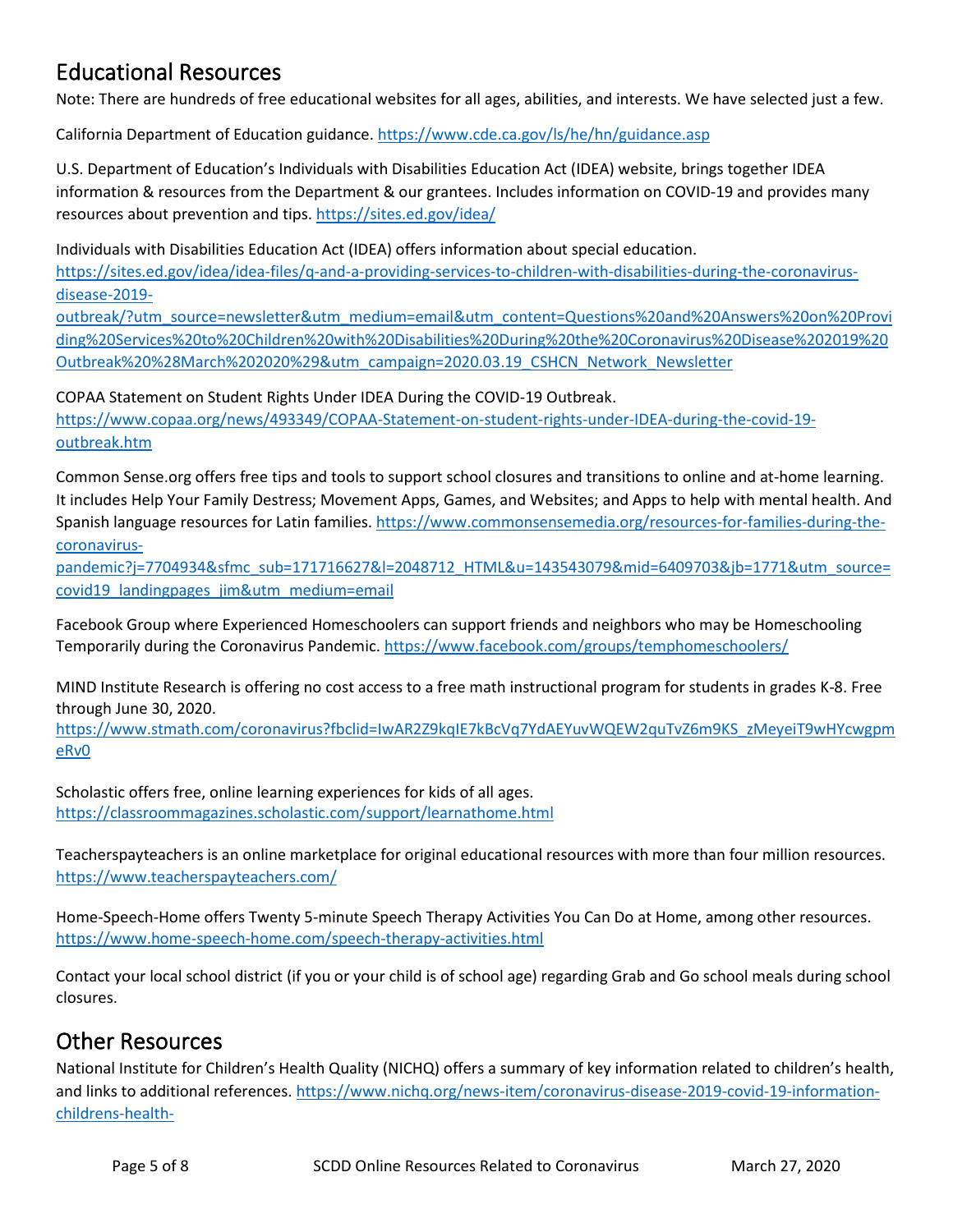[advocates?utm\\_source=newsletter&utm\\_medium=email&utm\\_content=Coronavirus%20Disease%202019%20%28COVI](https://www.nichq.org/news-item/coronavirus-disease-2019-covid-19-information-childrens-health-advocates?utm_source=newsletter&utm_medium=email&utm_content=Coronavirus%20Disease%202019%20%28COVID-19%29%20Information%20for%20Children%E2%80%99s%20Health%20Advocates&utm_campaign=2020.03.19_CSHCN_Network_Newsletter) [D-](https://www.nichq.org/news-item/coronavirus-disease-2019-covid-19-information-childrens-health-advocates?utm_source=newsletter&utm_medium=email&utm_content=Coronavirus%20Disease%202019%20%28COVID-19%29%20Information%20for%20Children%E2%80%99s%20Health%20Advocates&utm_campaign=2020.03.19_CSHCN_Network_Newsletter)

[19%29%20Information%20for%20Children%E2%80%99s%20Health%20Advocates&utm\\_campaign=2020.03.19\\_CSHCN\\_](https://www.nichq.org/news-item/coronavirus-disease-2019-covid-19-information-childrens-health-advocates?utm_source=newsletter&utm_medium=email&utm_content=Coronavirus%20Disease%202019%20%28COVID-19%29%20Information%20for%20Children%E2%80%99s%20Health%20Advocates&utm_campaign=2020.03.19_CSHCN_Network_Newsletter) [Network\\_Newsletter](https://www.nichq.org/news-item/coronavirus-disease-2019-covid-19-information-childrens-health-advocates?utm_source=newsletter&utm_medium=email&utm_content=Coronavirus%20Disease%202019%20%28COVID-19%29%20Information%20for%20Children%E2%80%99s%20Health%20Advocates&utm_campaign=2020.03.19_CSHCN_Network_Newsletter)

United Way California Capital Region (UWCCR) has announced the creation of the United Way California Capital Region COVID-19 Local Relief Fund to provide financial support to address the needs of individuals and families in the greater Sacramento area as well as the nonprofits who serve them. Visit this website or see United Way's website in your region.<https://www.yourlocalunitedway.org/post/uwccr-covid-19-local-relief-fund>

MSN State-by-State Coronavirus updates. [https://www.msn.com/en-us/news/us/state-by-state-coronavirus-news/ar-](https://www.msn.com/en-us/news/us/state-by-state-coronavirus-news/ar-BB119PB3?ocid=ientp)[BB119PB3?ocid=ientp](https://www.msn.com/en-us/news/us/state-by-state-coronavirus-news/ar-BB119PB3?ocid=ientp)

Free access to Spectrum Broadband and Wi-Fi for 60 Days For New K-12 and College Student Households. [https://corporate.charter.com/newsroom/charter-to-offer-free-access-to-spectrum-broadband-and-wifi-for-60-days](https://corporate.charter.com/newsroom/charter-to-offer-free-access-to-spectrum-broadband-and-wifi-for-60-days-for-new-K12-and-college-student-households-and-more)[for-new-K12-and-college-student-households-and-more](https://corporate.charter.com/newsroom/charter-to-offer-free-access-to-spectrum-broadband-and-wifi-for-60-days-for-new-K12-and-college-student-households-and-more)

Comcast offering temporary free internet access. [https://www.wxyz.com/news/national/coronavirus/comcast-offering](https://www.wxyz.com/news/national/coronavirus/comcast-offering-internet-essentials-package-free-for-60-months-during-coronavirus-outbreak)[internet-essentials-package-free-for-60-months-during-coronavirus-outbreak](https://www.wxyz.com/news/national/coronavirus/comcast-offering-internet-essentials-package-free-for-60-months-during-coronavirus-outbreak)

American Red Cross is asking for healthy Americans to donate blood now. Contact your local Red Cross for locations and procedures.

[https://www.redcross.org/?cid=generic&med=cpc&source=bing&scode=RSG00000E017&&msclkid=65ae3fcc20e71607e](https://www.redcross.org/?cid=generic&med=cpc&source=bing&scode=RSG00000E017&&msclkid=65ae3fcc20e71607e5b961b83038883f&utm_source=bing&utm_medium=cpc&utm_campaign=Generic%7CBrand&utm_term=american%20red%20cross&utm_content=American%20Red%20Cross%20-%20Home%20Page&gclid=CJnl57Xop-gCFdmrxQIdIB0KVA&gclsrc=ds) [5b961b83038883f&utm\\_source=bing&utm\\_medium=cpc&utm\\_campaign=Generic%7CBrand&utm\\_term=american%20](https://www.redcross.org/?cid=generic&med=cpc&source=bing&scode=RSG00000E017&&msclkid=65ae3fcc20e71607e5b961b83038883f&utm_source=bing&utm_medium=cpc&utm_campaign=Generic%7CBrand&utm_term=american%20red%20cross&utm_content=American%20Red%20Cross%20-%20Home%20Page&gclid=CJnl57Xop-gCFdmrxQIdIB0KVA&gclsrc=ds) [red%20cross&utm\\_content=American%20Red%20Cross%20-%20Home%20Page&gclid=CJnl57Xop](https://www.redcross.org/?cid=generic&med=cpc&source=bing&scode=RSG00000E017&&msclkid=65ae3fcc20e71607e5b961b83038883f&utm_source=bing&utm_medium=cpc&utm_campaign=Generic%7CBrand&utm_term=american%20red%20cross&utm_content=American%20Red%20Cross%20-%20Home%20Page&gclid=CJnl57Xop-gCFdmrxQIdIB0KVA&gclsrc=ds)[gCFdmrxQIdIB0KVA&gclsrc=ds](https://www.redcross.org/?cid=generic&med=cpc&source=bing&scode=RSG00000E017&&msclkid=65ae3fcc20e71607e5b961b83038883f&utm_source=bing&utm_medium=cpc&utm_campaign=Generic%7CBrand&utm_term=american%20red%20cross&utm_content=American%20Red%20Cross%20-%20Home%20Page&gclid=CJnl57Xop-gCFdmrxQIdIB0KVA&gclsrc=ds)

Contact your local utility company to inquire about reduced cost services, particularly if you are dependent on devises that require electricity. Be sure to sign up for the Medical Baseline Program, if you qualify.

If seeking food assistance, contact local food banks, contact 2-1-1, local churches, or ask your service coordinator for local resources.

Check with your local Family Resource Center or Parent Training and Information Center for local information and supports. While their offices may be temporarily closed and gatherings/classes cancelled, they may still be available for support. Check their website, call, or email their office.

## Emergency Preparedness

Federal Emergency Management Agency (FEMA). This page helps the public distinguish between rumors and facts regarding the response to coronavirus (COVID-19) pandemic. Rumors can easily circulate within communities during a crisis. Do your part to the stop the spread of disinformation by doing 3 easy things; don't believe the rumors, don't pass them along and go to trusted sources of information to get the facts about the federal (COVID-19) response. <https://www.fema.gov/Coronavirus-Rumor-Control>

FEMA's video library on Emergency Preparedness[. https://www.youtube.com/user/FEMA](https://www.youtube.com/user/FEMA)

California Office of Emergency Services offers resources for earthquakes, COVID-19, and other emergencies. <https://www.caloes.ca.gov/>

California Health and Human Services Agency Personal Emergency Plan for People with Access and Functional Needs. This is a great time to prepare your Emergency Plan and if possible, work on prepare your Go Kit (access to some items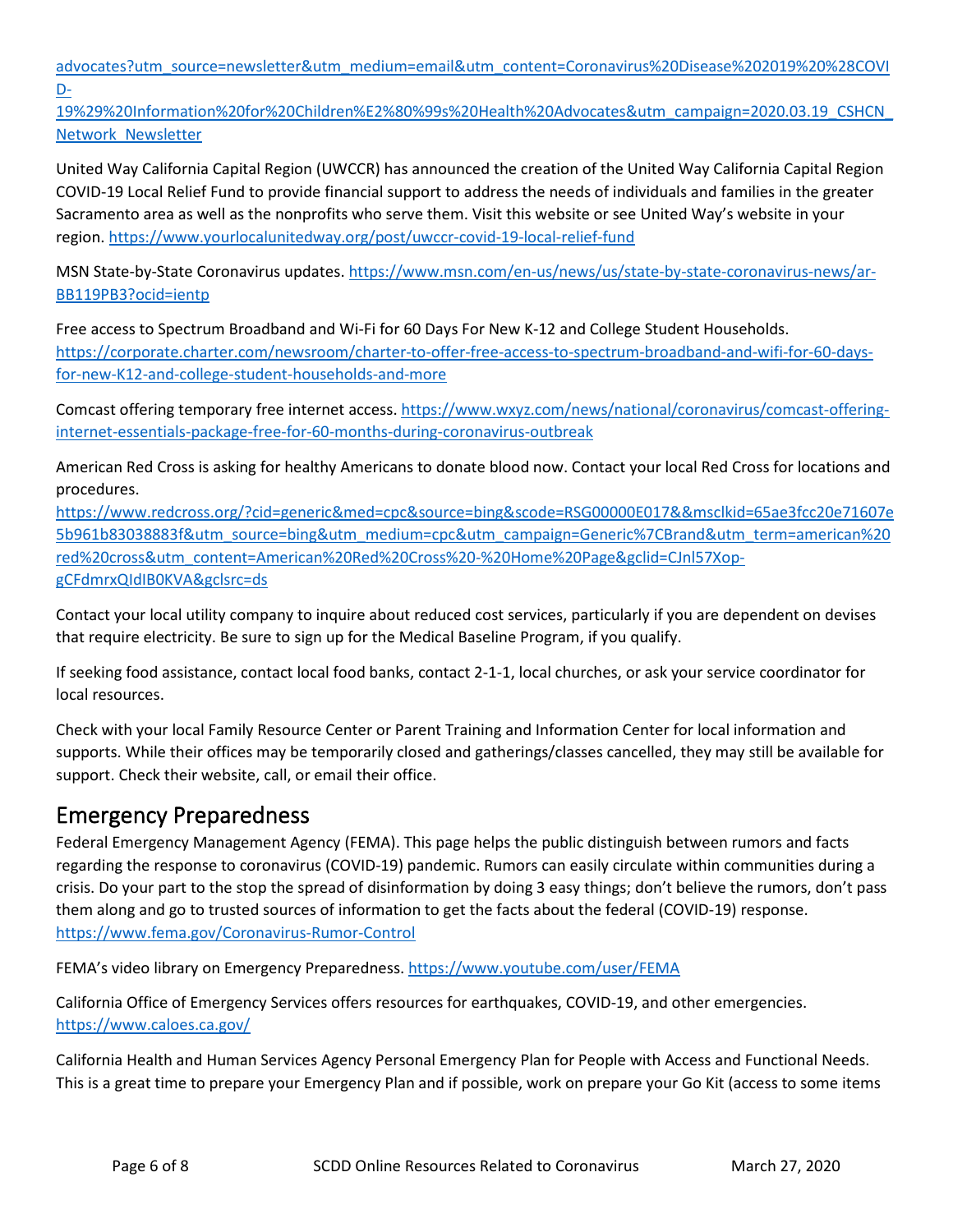may be challenging at this time, temporarily)[. https://www.chhs.ca.gov/wp-content/uploads/2019/10/CHHS-Personal-](https://www.chhs.ca.gov/wp-content/uploads/2019/10/CHHS-Personal-Emergency-Plan.pdf)[Emergency-Plan.pdf](https://www.chhs.ca.gov/wp-content/uploads/2019/10/CHHS-Personal-Emergency-Plan.pdf)

Great site for Emergency Preparedness and putting your Kit together.<https://www.ready.gov/plan>

Department of Developmental Services Consumer Corner shares various resources for individuals with intellectual and developmental disabilities including a link to Emergency Preparedness and the Feeling Safe Being Safe curriculum – this is a great time to fill out the information in the curriculum and update your Go Bag! <https://www.dds.ca.gov/consumers/>

Federal Emergency Preparedness with links to Creating a Plan and Weather and Emergency Alerts. <https://www.usa.gov/prepare-for-disasters>

State Council on Developmental Disabilities provides trainings and handouts for emergency preparedness. Contact your local SCDD Regional Office for additional information[. www.scdd.ca.gov](http://www.scdd.ca.gov/)

# What can I do for fun and to stay busy at home?

Note: adapt all ideas to current COVID-19 practices including frequent handwashing, social distancing and Shelter-in-Place orders.

Autism Focused Intervention Resources & Modules (AFIRM) offers a COVID-19 Toolkit with free resources for supporting children and youth with ASD during uncertain times such as COVID-19, social narratives, hand washing task analysis, and calming strategies.<https://afirm.fpg.unc.edu/>

Autism Society of Inland Empire has an extensive list of Fun Things to Do at Home. <https://www.ieautism.org/coronavirus-2020/things-to-do-at-home/>

Free indoor activities for children[. https://www.hellowonderful.co/post/easy-indoor-activities-for](https://www.hellowonderful.co/post/easy-indoor-activities-for-kids/?fbclid=IwAR0WLdiCsyeAouM65BuSrLVrYc-gN01MMtSdiOC9aa3NbrCmG6RNxIjx2-g)[kids/?fbclid=IwAR0WLdiCsyeAouM65BuSrLVrYc-gN01MMtSdiOC9aa3NbrCmG6RNxIjx2-g](https://www.hellowonderful.co/post/easy-indoor-activities-for-kids/?fbclid=IwAR0WLdiCsyeAouM65BuSrLVrYc-gN01MMtSdiOC9aa3NbrCmG6RNxIjx2-g)

10 Hobbies and Activities to do with your Autistic Child. [https://www.verywellhealth.com/hobbies-activities-autistic](https://www.verywellhealth.com/hobbies-activities-autistic-child-260365)[child-260365](https://www.verywellhealth.com/hobbies-activities-autistic-child-260365)

21 sensory activities for kids with Autism.<https://www.thisgrandmaisfun.com/sensory-activities-kids-autism/>

San Diego Zoo has a website just for kids with amazing videos, activities, and games.<https://kids.sandiegozoo.org/>

Yellowstone National Park Virtual Field Trip: Mud Volcano, Mammoth Hot Springs, and more. <https://www.nps.gov/yell/learn/photosmultimedia/virtualtours.htm>

Mars!!! Explore the surface of Mars on the Curiosity Rover.<https://accessmars.withgoogle.com/>

Panda Cam at the Zoo Atlanta[. https://zooatlanta.org/panda-cam/](https://zooatlanta.org/panda-cam/)

Virtual Farm Tours of minks, pigs, and cowls, apples and eggs[. https://www.farmfood360.ca/](https://www.farmfood360.ca/)

Virtual tour of The Louvre artwork in Paris, France.<https://www.louvre.fr/en/visites-en-ligne>

Boston Children's Museum walk-through tour[. https://www.bostonchildrensmuseum.org/museum-virtual-tour](https://www.bostonchildrensmuseum.org/museum-virtual-tour)

Social Emotional Skills online activity tour.<https://www.soarwithwings.com/videos/virtual-field-trip>

10 free short films featuring people with intellectual and developmental disabilities. [http://sproutflix.org/virtual-sprout](http://sproutflix.org/virtual-sprout-film-festival/)[film-festival/](http://sproutflix.org/virtual-sprout-film-festival/)